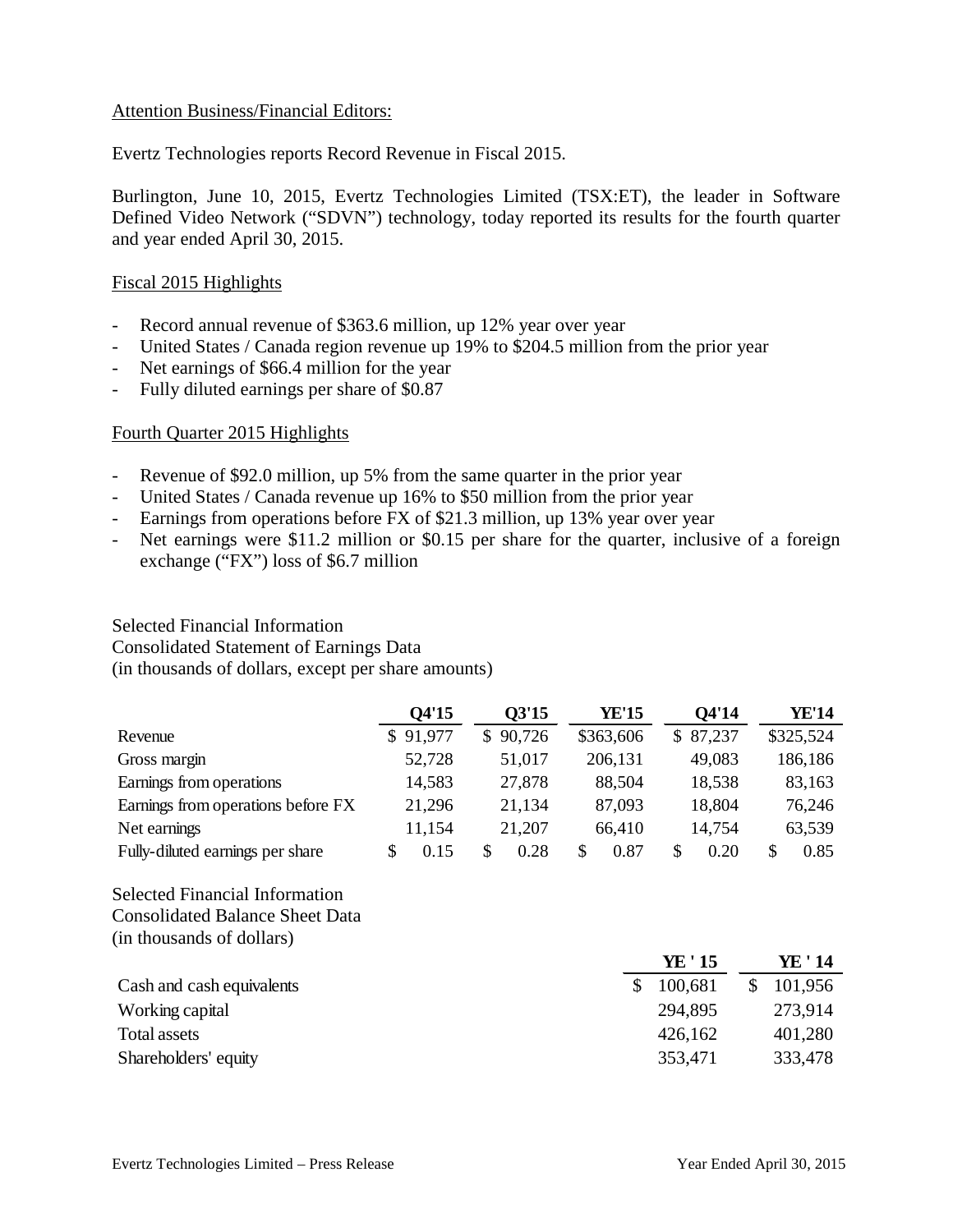# Revenue

For the quarter ended April 30, 2015, revenues were \$92.0 million, an increase of 5% compared to revenues of \$87.2 million for the quarter ended April 30, 2014. For the quarter, revenues in the United States/Canada region were \$50.0 million compared to \$43.2 million in the same quarter last year. The International region had revenues of \$41.9 million compared to \$44.1 million in the same quarter last year.

For the year ended April 30, 2015, sales were \$363.6 million, an increase of \$38.1 million or 12% as compared to sales of \$325.5 million for the prior year. For the year, revenues in the United States/Canada region were \$204.5 million compared to \$172.3 million in the prior year. The International region had revenues of \$159.2 million compared to \$153.2 million in the prior year.

#### Gross Margin

For the quarter ended April 30, 2015 gross margin was \$52.7 million compared to \$49.1 million in the same quarter last year. Gross margin percentage was approximately 57.3% compared to 56.3% in the quarter ended April 30, 2014.

For the year ended April 30, 2015, gross margin was \$206.1 million as compared to \$186.2 million for the year ended April 30, 2014. Gross margin percentage was approximately 56.7% for the year ended April 30, 2015 compared to 57.2% for the prior year.

# Earnings

For the quarter ended April 30, 2015 net earnings were \$11.2 million, compared to \$14.8 million in the corresponding period last year.

For the year ended April 30, 2015, net earnings were \$66.4 million as compared to \$63.5 million in the corresponding period last year.

For the quarter ended April 30, 2015, earnings per share on a fully-diluted basis were \$0.15 compared to \$0.20 in the corresponding period last year.

For the year ended April 30, 2015, earnings per share on a fully-diluted basis were \$0.87 as compared to \$0.85 in the same period in 2014.

#### Operating Expenses

For the quarter ended April 30, 2015 selling and administrative expenses were \$15.5 million compared to \$15.0 million for the quarter ended April 30, 2014.

For the year ended April 30, 2015, selling and administrative expenses were \$58.8 million compared to \$55.2 million for the year ended April 30, 2014.

For the quarter ended April 30, 2015 gross research and development expenses increased by \$0.6 million or 3% as compared to the corresponding period in 2014. Gross research and development expenses represented approximately 19% of revenue for the quarter ended April 30, 2015.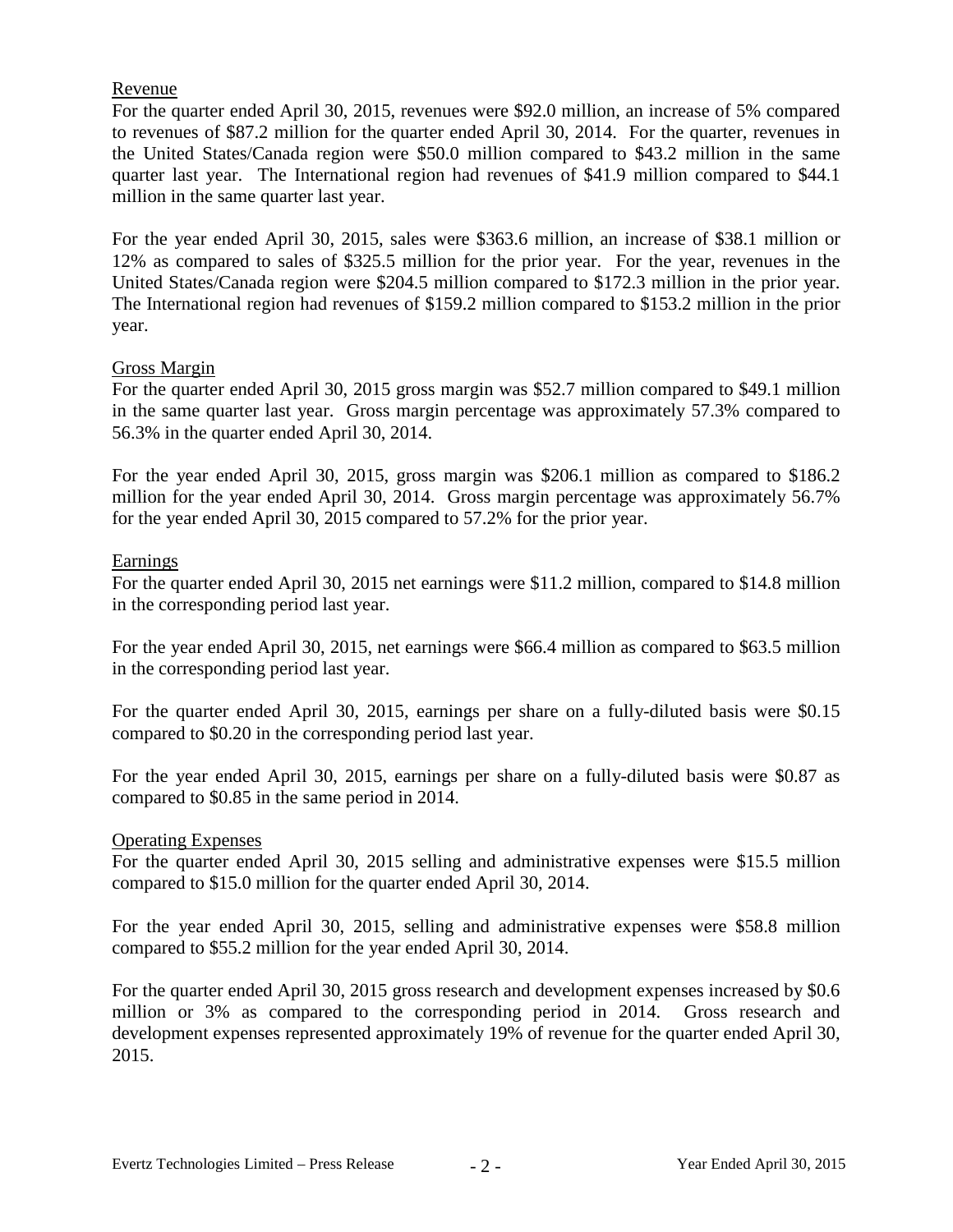For the year ended April 30, 2015, gross research and development expenses increased by 7% or \$4.1 million as compared to the prior year. Research and development expenses represented approximately 18% of sales.

#### Liquidity and Capital Resources

The Company's working capital as at April 30, 2015 was \$294.9 million as compared to \$273.9 million on April 30, 2014.

Cash and cash equivalents were \$100.7 million as at April 30, 2015 as compared to \$102.0 million on April 30, 2014.

Cash generated from operations was \$12.3 million for the quarter ended April 30, 2015 as compared to cash used of \$1.3 million for the quarter ended April 30, 2014. Before taking into account taxes and the changes in non-cash working capital and current taxes, the Company generated \$14.1 million from operations for the quarter ended April 30, 2015 compared to \$17.5 million for the same period last year.

Cash provided by operations was \$54.4 million for the 2015 fiscal year as compared to cash provided by operations of \$35.5 million for the 2014 fiscal year. Before taking into account taxes and the changes in non-cash working capital, the Company generated \$78.7 million from operations for fiscal 2015 as compared to \$74.2 million for fiscal 2014.

For the quarter, the Company used \$1.6 million in investing activities largely a result of purchases in capital assets of \$1.7 million.

For the year, the Company used \$8.1 million in investing activities for the year ended April 30, 2015, largely a result of purchases in capital assets of \$8.3 million.

For the quarter ended April 30, 2015, the Company used cash in financing activities of \$13.7 million which was principally a result of the payment of dividends.

For the year ended April 30, 2015, the Company used cash in financing activities of \$49.5 which was principally a result of the payment of dividends.

#### Shipments and Backlog

At the end of May 2015, purchase order backlog was in excess of \$57 million and shipments during the month of May 2015 were \$29 million.

#### Dividend Declared

Evertz Board of Directors declared a regular quarterly dividend on June 10, 2015 of \$0.18 per share.

The dividend is payable to shareholders of record on June 19, 2015 and will be paid on or about June 26, 2015.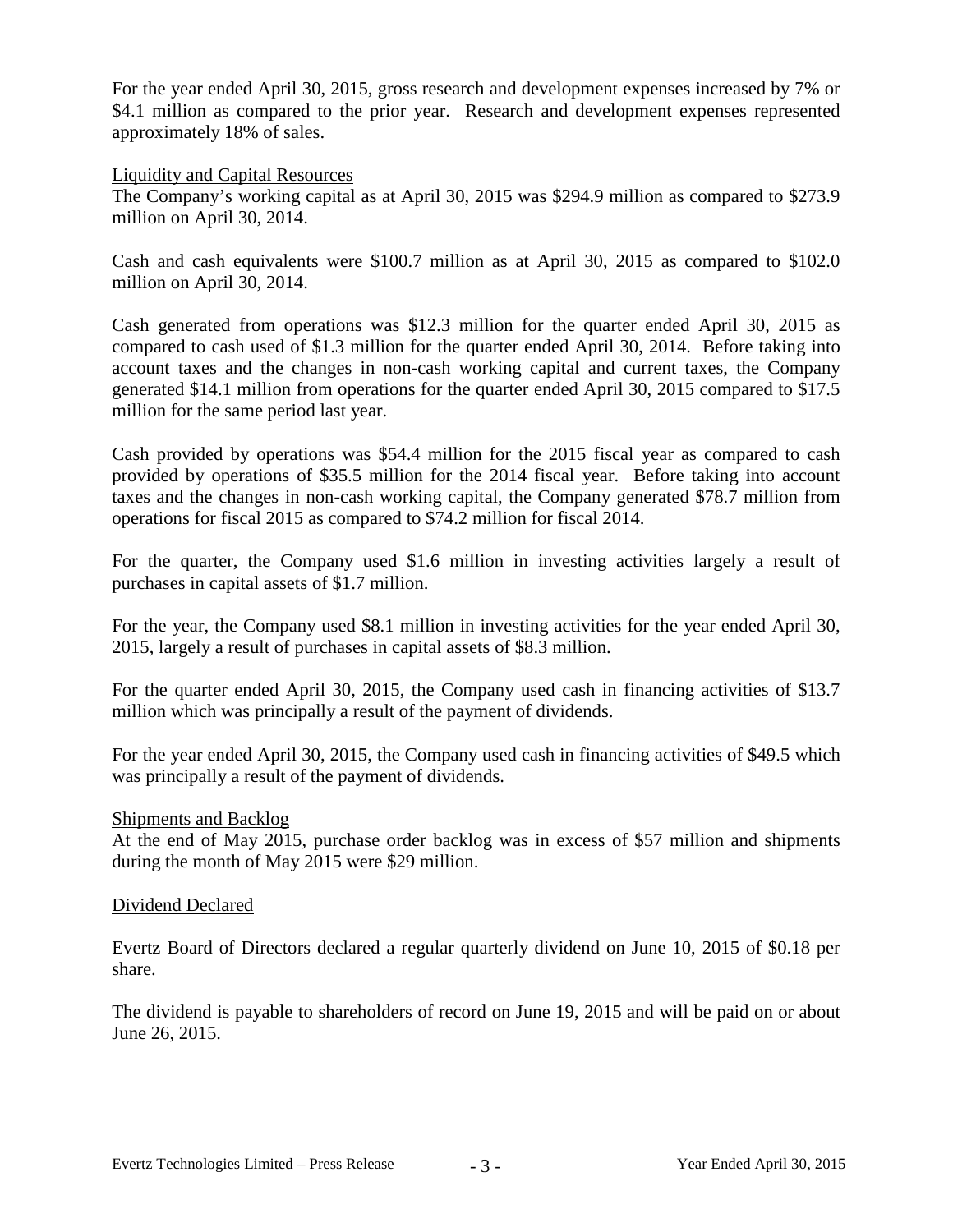# **Selected Consolidated Financial Information**

(in thousands of dollars, except earnings per share and percentages)

|                                                       | Three month periods ended<br>April 30, |              | Twelve month periods ended<br>April 30, |    |          |                    |          |
|-------------------------------------------------------|----------------------------------------|--------------|-----------------------------------------|----|----------|--------------------|----------|
|                                                       | 2015                                   |              | 2014                                    |    | 2015     |                    | 2014     |
| Revenue                                               | \$<br>91,977                           | $\mathbb{S}$ | 87,237                                  | \$ | 363,606  | $\mathbb{S}$       | 325,524  |
| Cost of goods sold                                    | 39,249                                 |              | 38,154                                  |    | 157,475  |                    | 139,338  |
| Gross margin                                          | 52,728                                 |              | 49,083                                  |    | 206,131  |                    | 186,186  |
| Gross margin %                                        | 57.3%                                  |              | 56.3%                                   |    | 56.7%    |                    | 57.2%    |
| Expenses                                              |                                        |              |                                         |    |          |                    |          |
| Selling and administrative                            | 15,526                                 |              | 14,966                                  |    | 58,833   |                    | 55,162   |
| General                                               | 1,368                                  |              | 1,509                                   |    | 6,136    |                    | 6,874    |
| Research and development                              | 17,623                                 |              | 17,063                                  |    | 64,332   |                    | 60,196   |
| Investment tax credits                                | (3,085)                                |              | (3,259)                                 |    | (10,263) |                    | (12,292) |
| Foreign exchange loss (gain)                          | 6,713                                  |              | 266                                     |    | (1,411)  |                    | (6,917)  |
|                                                       | 38,145                                 |              | 30,545                                  |    | 117,627  |                    | 103,023  |
|                                                       | 14,583                                 |              | 18,538                                  |    | 88,504   |                    | 83,163   |
| Finance income                                        | 227                                    |              | 281                                     |    | 830      |                    | 2,001    |
| Finance costs                                         | (64)                                   |              | (123)                                   |    | (240)    |                    | (398)    |
| Other income and expenses                             | 160                                    |              | 76                                      |    | 325      |                    | 38       |
| Earnings before income taxes                          | 14,906                                 |              | 18,772                                  |    | 89,419   |                    | 84,804   |
| Provision for (recovery of) income taxes              |                                        |              |                                         |    |          |                    |          |
| Current                                               | 4,817                                  |              | 5,142                                   |    | 25,154   |                    | 24,529   |
| Deferred                                              | (1,065)                                |              | (1, 124)                                |    | (2,145)  |                    | (3,264)  |
|                                                       | 3,752                                  |              | 4,018                                   |    | 23,009   |                    | 21,265   |
| Net earnings for the period                           | \$<br>11,154                           | \$           | 14,754                                  | \$ | 66,410   | \$                 | 63,539   |
| Net earnings attributable to non-controlling interest | \$<br>228                              | \$           | 55                                      | \$ | 910      | \$                 | 404      |
| Net earnings attributable to shareholders             | 10,926                                 |              | 14,699                                  |    | 65,500   |                    | 63,135   |
| Net earnings for the period                           | \$<br>11,154                           | $\mathbb{S}$ | 14,754                                  | \$ | 66,410   | $\mathbf{\hat{S}}$ | 63,539   |
| Earnings per share                                    |                                        |              |                                         |    |          |                    |          |
| Basic                                                 | \$<br>0.15                             | \$           | 0.20                                    | \$ | 0.88     | \$                 | 0.85     |
| Diluted                                               | \$<br>0.15                             | \$           | 0.20                                    | \$ | 0.87     | \$                 | 0.85     |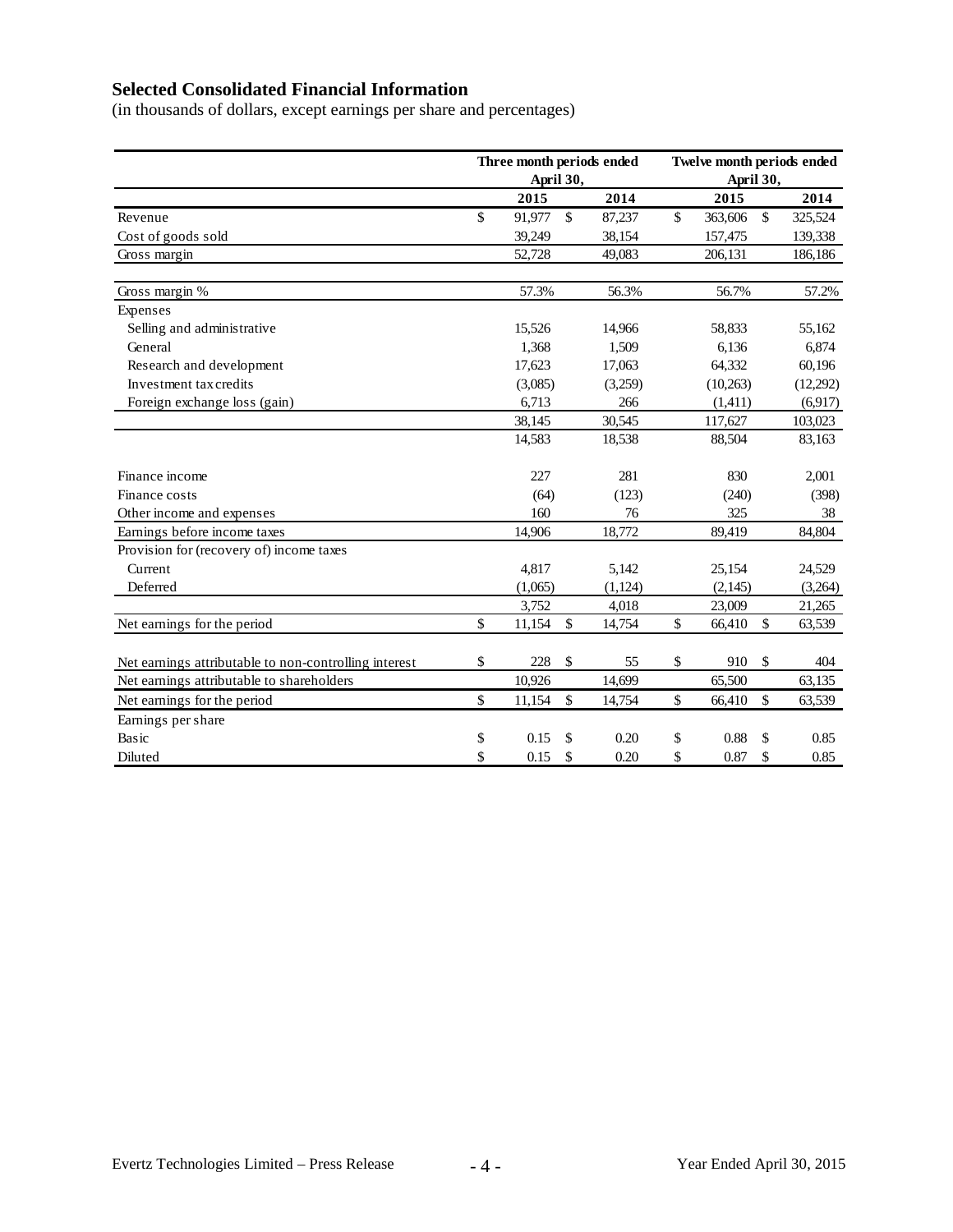|                                               | April 30,<br>2015 |               | April 30,<br>2014        |              | April 30,<br>2013 |
|-----------------------------------------------|-------------------|---------------|--------------------------|--------------|-------------------|
| <b>Assets</b>                                 |                   |               |                          |              |                   |
| Current assets                                |                   |               |                          |              |                   |
| Cash and cash equivalents                     | \$<br>100,681     | \$            | 101,956                  | \$           | 208,658           |
| Instruments held for trading                  |                   |               |                          |              | 12,010            |
| Trade and other receivables                   | 95,403            |               | 87,981                   |              | 53,813            |
| Prepaid expenses                              | 8,426             |               | 4,704                    |              | 3,274             |
| Inventories                                   | 154,259           |               | 134,561                  |              | 111,619           |
| Income tax receivable                         |                   |               | 1,735                    |              | 7,233             |
|                                               | 358,769           |               | 330,937                  |              | 396,607           |
| Assets held for sale                          | $\frac{1}{2}$     |               | $\overline{\phantom{a}}$ |              | 3,781             |
| Property, Plant and Equipment                 | 49,080            |               | 51,831                   |              | 46,637            |
| Goodwill                                      | 18,313            |               | 18,269                   |              | 17,724            |
| Intangible assets                             |                   |               | 243                      |              | 558               |
|                                               | \$<br>426,162     | $\mathcal{S}$ | 401,280                  | \$           | 465,307           |
| <b>Liabilities</b>                            |                   |               |                          |              |                   |
| <b>Current</b> liabilities                    |                   |               |                          |              |                   |
| Trade and other payables                      | \$<br>44,265      | \$            | 44,888                   | \$           | 36,237            |
| Provisions                                    | 2,229             |               | 1,624                    |              | 1,104             |
| Deferred revenue                              | 15,427            |               | 10,096                   |              | 6,712             |
| Current portion of long term debt             | 254               |               | 415                      |              | 390               |
| Income tax payable                            | 1,699             |               |                          |              |                   |
|                                               | 63,874            |               | 57,023                   |              | 44,443            |
| Long term debt                                | 996               |               | 1,372                    |              | 1,539             |
| Deferred taxes                                | 4,432             |               | 6,468                    |              | 9,590             |
|                                               | 69,302            |               | 64,863                   |              | 55,572            |
| <b>Equity</b>                                 |                   |               |                          |              |                   |
| Capital stock                                 | 95,708            |               | 92,931                   |              | 81,453            |
| Share based payment reserve                   | 12,418            |               | 10,217                   |              | 10,727            |
| Accumulated other comprehensive income (loss) | 3,077             |               | 2,966                    |              | (1,063)           |
| Retained earnings                             | 242,268           |               | 227,364                  |              | 315,680           |
|                                               | 245,345           |               | 230,330                  |              | 314,617           |
| Total equity attributable to shareholders     | 353,471           |               | 333,478                  |              | 406,797           |
| Non-controlling interest                      | 3,389             |               | 2,939                    |              | 2,938             |
|                                               | 356,860           |               | 336,417                  |              | 409,735           |
|                                               | \$<br>426,162     | $\mathbb{S}$  | 401,280                  | $\mathbb{S}$ | 465,307           |